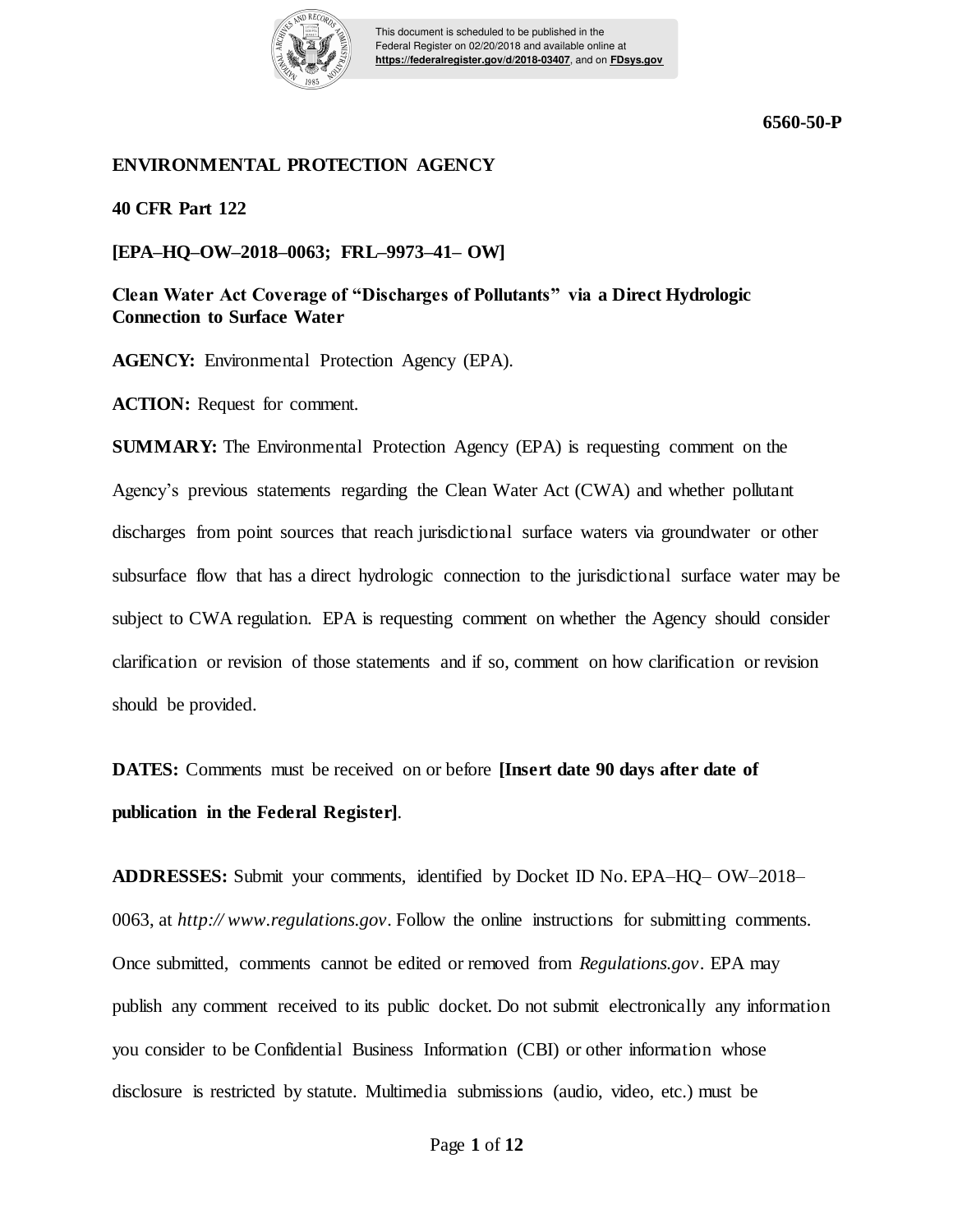accompanied by a written comment. The written comment is considered the official comment and should include discussion of all points you wish to make. EPA will generally not consider comments or comment contents located outside of the primary submission (*i.e.*, on the web, cloud, or other file sharing system). For additional submission methods, the full EPA public comment policy, information about CBI or multimedia submissions, and general guidance on making effective comments, please visit *http://www2.epa.gov/dockets/ commenting-epa-dockets.* 

### **FOR FURTHER INFORMATION CONTACT:** Scott Wilson, Office of Wastewater

Management, Water Permits Division (MC4203M), Environmental Protection Agency, 1200 Pennsylvania Ave, NW, Washington, DC, 20460; telephone number: (202) 564-6087; email address: wilson.js@epa.gov.

## **SUPPLEMENTARY INFORMATION:**

### I. General Information

- A. Does This Action Apply to Me?
- B. What Should I Consider as I Prepare my Comments for EPA?

### II. Background

- A. The Clean Water Act's National Pollutant Discharge Elimination System Program
- B. EPA's previous statements regarding the Clean Water Act's "discharge of a pollutant" provision where there is a direct hydrologic connection
- C. Direct hydrologic connection
- III. Request for Comment

### **I. General Information**

A. Does this Action Apply to Me?

Tribes, states, local governments, the regulated community, and citizens interested in federal jurisdiction over activities that may release pollutants to groundwater may wish to provide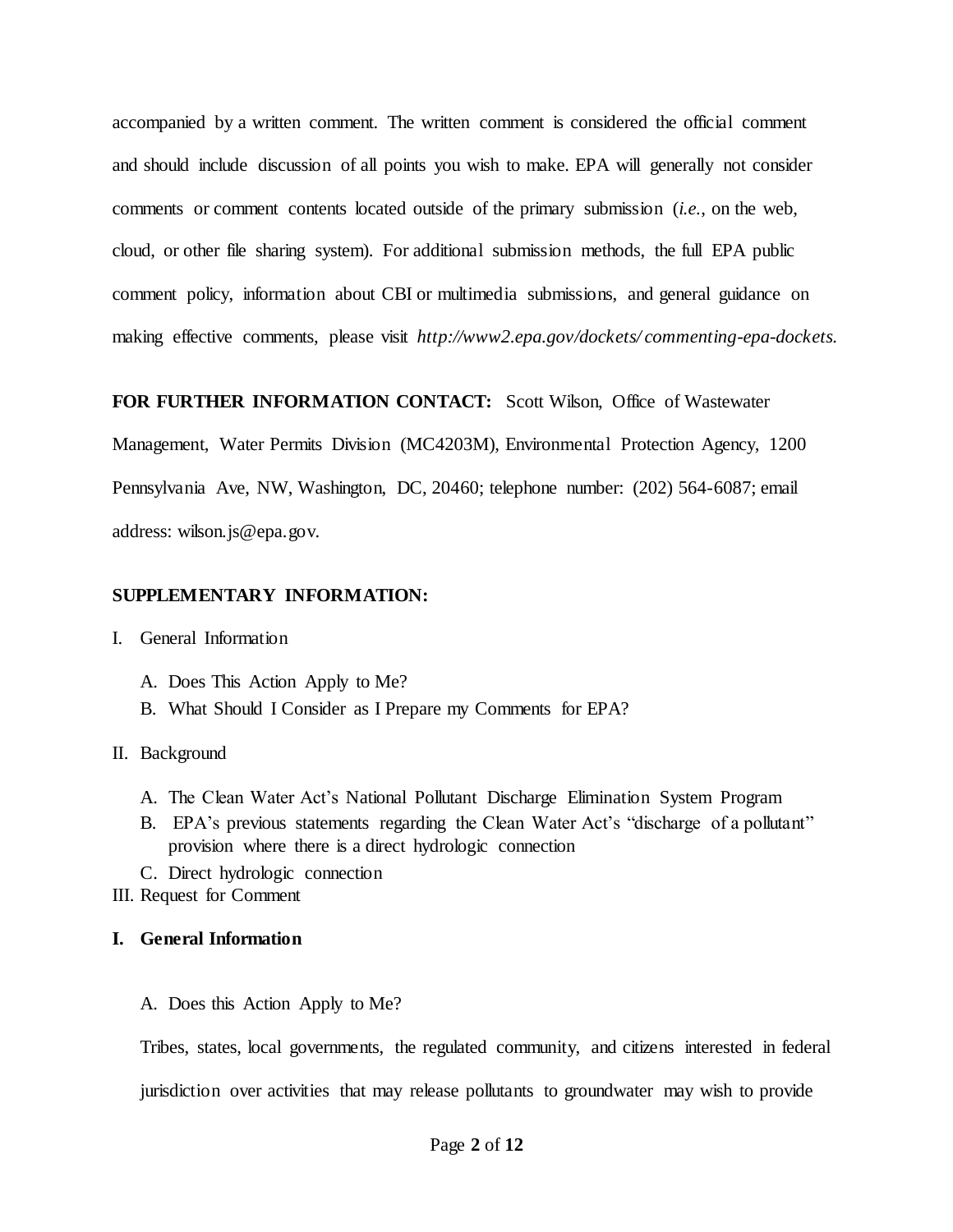input. Entities releasing pollutants to groundwater or other subsurface flow that has a direct hydrologic connection to jurisdictional surface waters may be affected by whether and how EPA clarifies when or if direct hydrologically connected releases are subject to regulation under the CWA. Potentially affected entities include:

| Category                | Examples of potentially affected entities.                        |
|-------------------------|-------------------------------------------------------------------|
| States, Tribes, and     | State, Tribal, and Territorial water quality agencies and NPDES   |
| <b>Territories</b>      | permitting authorities that may need to determine whether sources |
|                         | of pollutants should be addressed by standards or permitting      |
|                         | actions.                                                          |
| <b>Federal Agencies</b> | Federal agencies with projects or other activities near surface   |
|                         | waters.                                                           |
| Industry                | Industries that may have releases that affect groundwater with    |
|                         | connections to surface waters.                                    |

This table is not intended to be exhaustive, but rather provides a guide for readers regarding entities likely to be affected by a potential clarification of EPA's previous statements in response to comments received on this notice. Other types of entities not listed in the table could also be affected. If you have questions regarding the effect of this action on a particular entity, please consult the person listed in the preceding **FOR FURTHER INFORMATION CONTACT**  section.

B. What Should I Consider as I Prepare My Comments for EPA?

 1. *Submitting CBI.* Do not submit this information to EPA through www.regulations.gov or e-mail. Clearly mark the part or all of the information that you claim to be CBI. For CBI information in a disk or CD ROM that you mail to EPA, mark the outside of the disk or CD ROM as CBI and then identify electronically within the disk or CD ROM the specific information that is claimed as CBI). In addition to one complete version of the comment that includes information claimed as CBI, a copy of the comment that does not contain the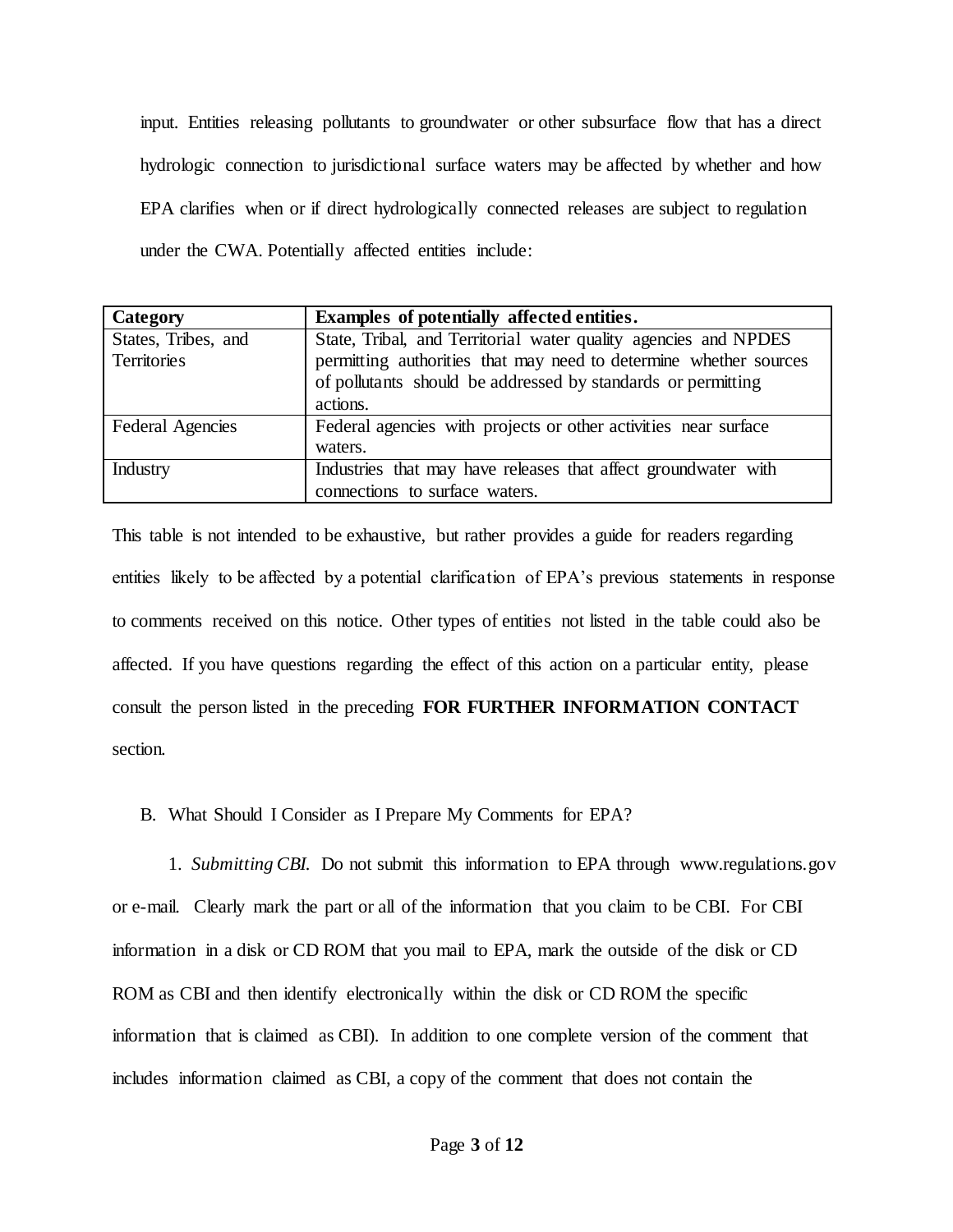information claimed as CBI must be submitted for inclusion in the public docket. Information so marked will not be disclosed except in accordance with procedures set forth in 40 CFR part 2.

- 2. *Tips for Preparing Your Comments.* When submitting comments, remember to:
- Identify the rulemaking by docket number and other identifying information (subject heading, Federal Register date and page number).
- Follow directions The agency may ask you to respond to specific questions or organize comments by referencing a Code of Federal Regulations (CFR) part or section number.
- Explain why you agree or disagree; suggest alternatives and substitute language for your requested changes.
- Describe any assumptions and provide any technical information and/or data that you used.
- If you estimate potential costs or burdens, explain how you arrived at your estimate in sufficient detail to allow for it to be reproduced.
- Provide specific examples to illustrate your concerns, and suggest alternatives.
- Explain your views as clearly as possible, avoiding the use of profanity or personal threats.
- Make sure to submit your comments by the comment period deadline identified.

# **II. Background**

A. The Clean Water Act's National Pollutant Discharge Elimination System Program The CWA—initially enacted as the Federal Water Pollution Control Act Amendments of 1972 (Pub. L. 92–500) and subsequent amendments—establishes the basic structure in place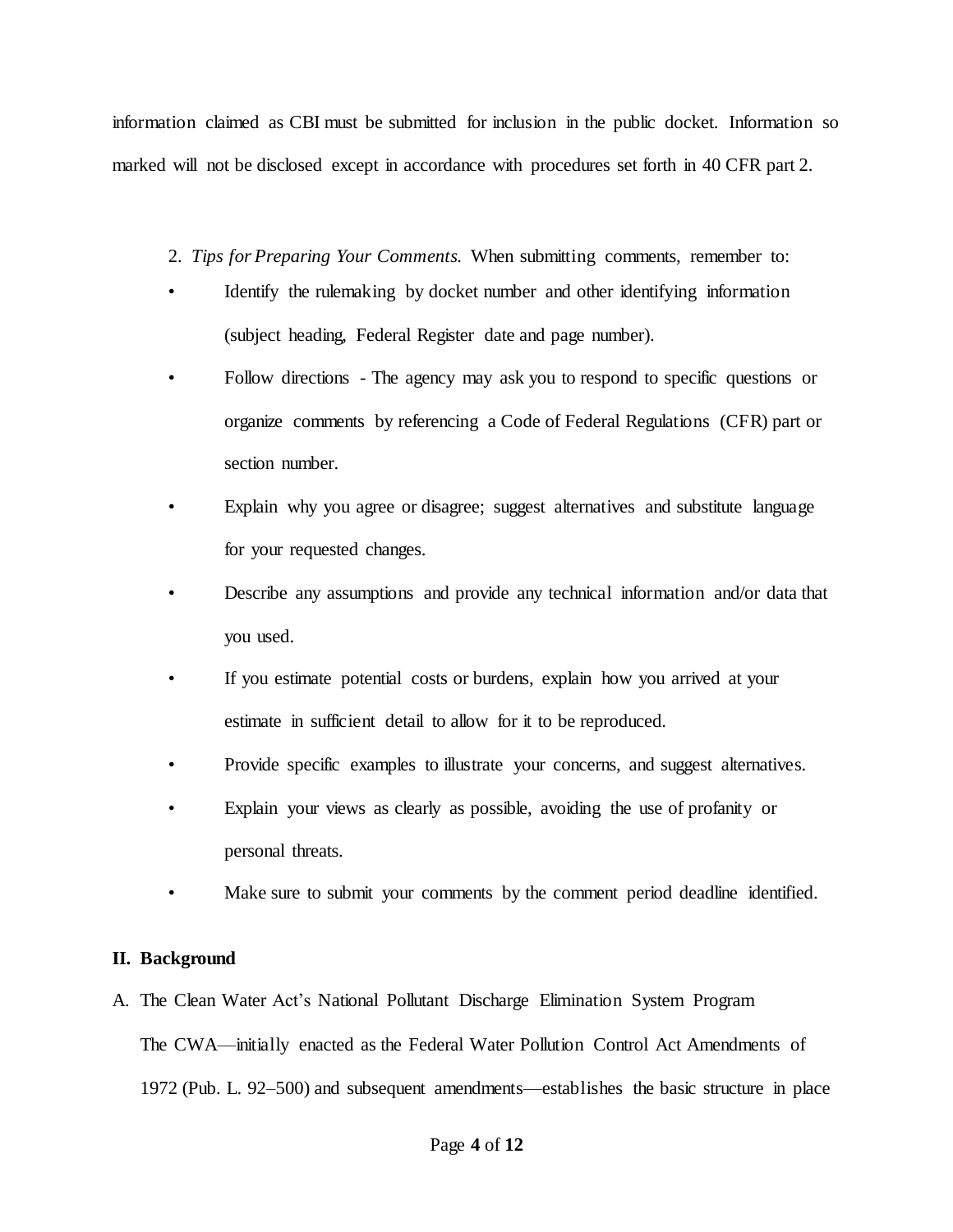today for regulating discharges of pollutants to the waters of the United States. In the CWA, Congress established the national objective to "restore and maintain the chemical, physical, and biological integrity of the Nation's waters." CWA Section 1251(a). Congress also expressly intended that states retain their traditional role in preventing, reducing and eliminating pollution: "It is the policy of the Congress to recognize, preserve, and protect the primary responsibilities and rights of States to prevent, reduce, and eliminate pollution, to plan the development and use (including restoration, preservation, and enhancement) of land and water resources . . . ." CWA Section 1251(b).

The CWA National Pollutant Discharge Elimination System (NPDES) permitting authority, whether implemented by EPA or an authorized State, is limited to regulating the discharge of pollutants from point sources to navigable waters. Congress prohibited any "discharge of any pollutant" to "navigable waters" unless it is authorized by statute, generally by a permit. CWA Sections 1311, 1342, 1344, 1362. The CWA defines "discharge of a pollutant" as "any addition of any pollutant to navigable waters from any point source." CWA Section 1362(12)(A). Pollutant means "dredged spoil, solid waste, incinerator, sewage, garbage, sewage sludge, munitions, chemical wastes, biological materials, radioactive materials, heat, wrecked or discarded equipment, rock, sand, cellar dirt and industrial, municipal, and agricultural waste discharged into water." CWA Section 1362(6). The CWA defines "navigable waters" as "the waters of the United States, including the territorial seas"; and a "point source" as "any discernible, confined and discrete conveyance, including but not limited to any pipe, ditch, channel, tunnel, conduit, well, discrete fissure, container, rolling stock, concentrated animal feeding operation, or vessel or other floating craft, from which pollutants are or may be discharged." CWA Sections 1362(7), (14).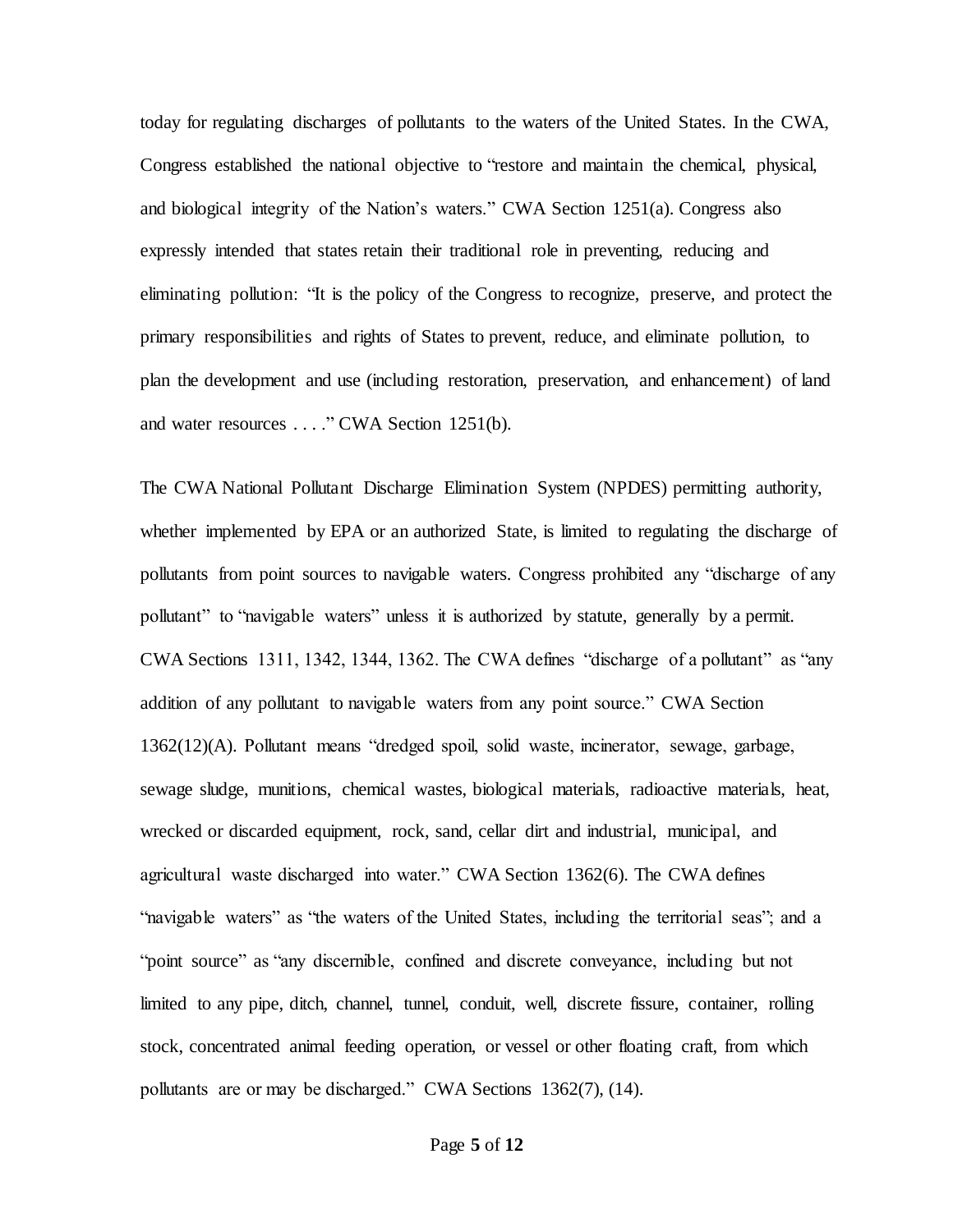The CWA authorizes EPA to issue NPDES permits under Section 402(a), but EPA may authorize a state to administer its own NPDES program if EPA determines that the program meets the statutory criteria. CWA Sections 1342(a), (b). When a state receives such authorization, EPA retains oversight and enforcement authorities. CWA Sections 1319,  $1342(d)$ .

B. EPA's previous statements regarding the Clean Water Act's "discharge of a pollutant" provision where there is a direct hydrologic connection

EPA has previously stated that pollutants discharged from point sources that reach jurisdictional surface waters via groundwater or other subsurface flow that has a direct hydrologic connection to the jurisdictional water may be subject to CWA permitting requirements. EPA has not stated that CWA permits are required for pollutant discharges to groundwater in all cases, but rather that pollutants discharged from point sources to jurisdictional surface waters that occur via groundwater or other subsurface flow that has a direct hydrologic connection to the surface water may require such permits. The Agency has made these statements in previous rulemaking, permitting, and guidance documents, although most of these statements were collateral to the central focus of a rulemaking or adjudication. *See* Final NPDES Permit Application Regulations for Storm Water Discharges, 55 Fed. Reg. 47,990, 47,997 (Dec. 2, 1990) ("[T]his rulemaking only addresses discharges to water of the United States, consequently discharges to ground waters are not covered by this rulemaking (unless there is a hydrological connection between the ground water and a nearby surface water body)."); 1991 Final Rule Addressing Water Quality Standards on Indian Lands, 56 Fed. Reg. 64,876, 64,892 (Dec 12, 1991) ("Notwithstanding the strong language in the legislative history of the Clean Water Act to the effect that the Act does not grant EPA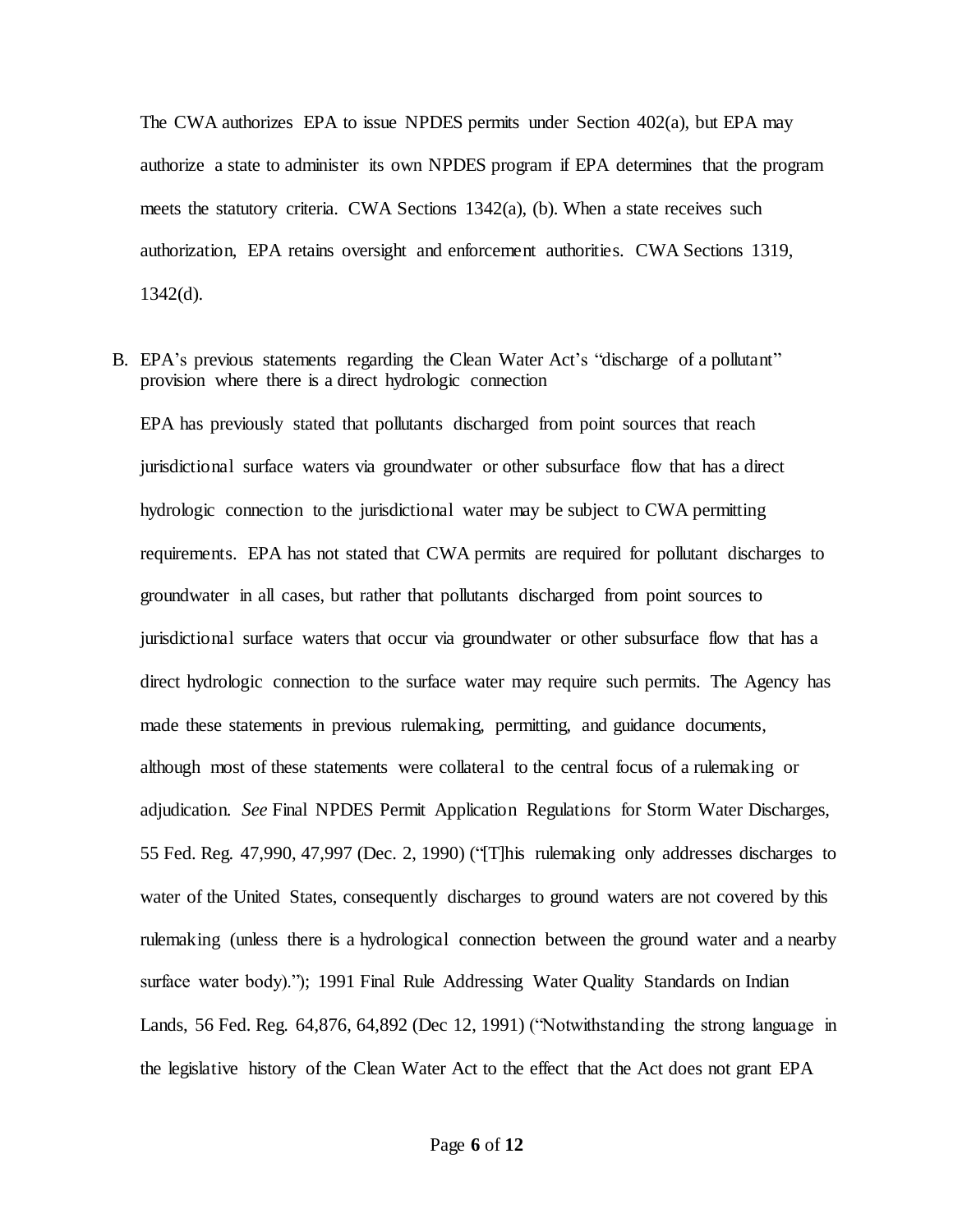authority to regulate pollution of groundwaters, EPA and most courts addressing the issues have recognized that . . . the Act requires NPDES permits for discharges to groundwater where there is a direct hydrological connection between groundwaters and surface waters. In these situations, the affected groundwaters are not considered 'waters of the United States' but discharges to them are regulated because such discharges are effectively discharges to the directly connected surface waters."); Final General NPDES Permit for Concentrated Animal Feeding Operations (CAFO) in Idaho ID-G–01–0000, 62 FR 20,178 (1997) ("the Clean Water Act does not give EPA the authority to regulate groundwater quality through NPDES permits. The only situation in which groundwater may be affected by the NPDES program is when a discharge of pollutants to surface waters can be proven to be via groundwater. ... [T]he permit requirements . . . are intended to protect surface waters which are contaminated via a groundwater (subsurface) connection."). *See also* Proposed NPDES Permit Regulation and Effluent Limitations Guidelines and Standards for Concentrated Animal Feeding Operations (CAFOs), 66 Fed. Reg. 2,960, 3,017 (Jan. 12, 2001) ("As a legal and factual matter, EPA has made a determination that, in general, collected or channeled pollutants conveyed to surface waters via ground water can constitute a discharge subject to the Clean Water Act. The determination of whether a particular discharge to surface waters via ground water which has a direct hydrologic connection is a discharge which is prohibited without an NPDES permit is a factual inquiry . . . .").

When taking final action on the proposed regulation of discharges from CAFOs, EPA rejected establishing nationally applicable effluent limitation requirements related to releases to groundwater with a direct hydrologic connection to jurisdictional water and recognized that "there are scientific uncertainties and site-specific considerations with respect to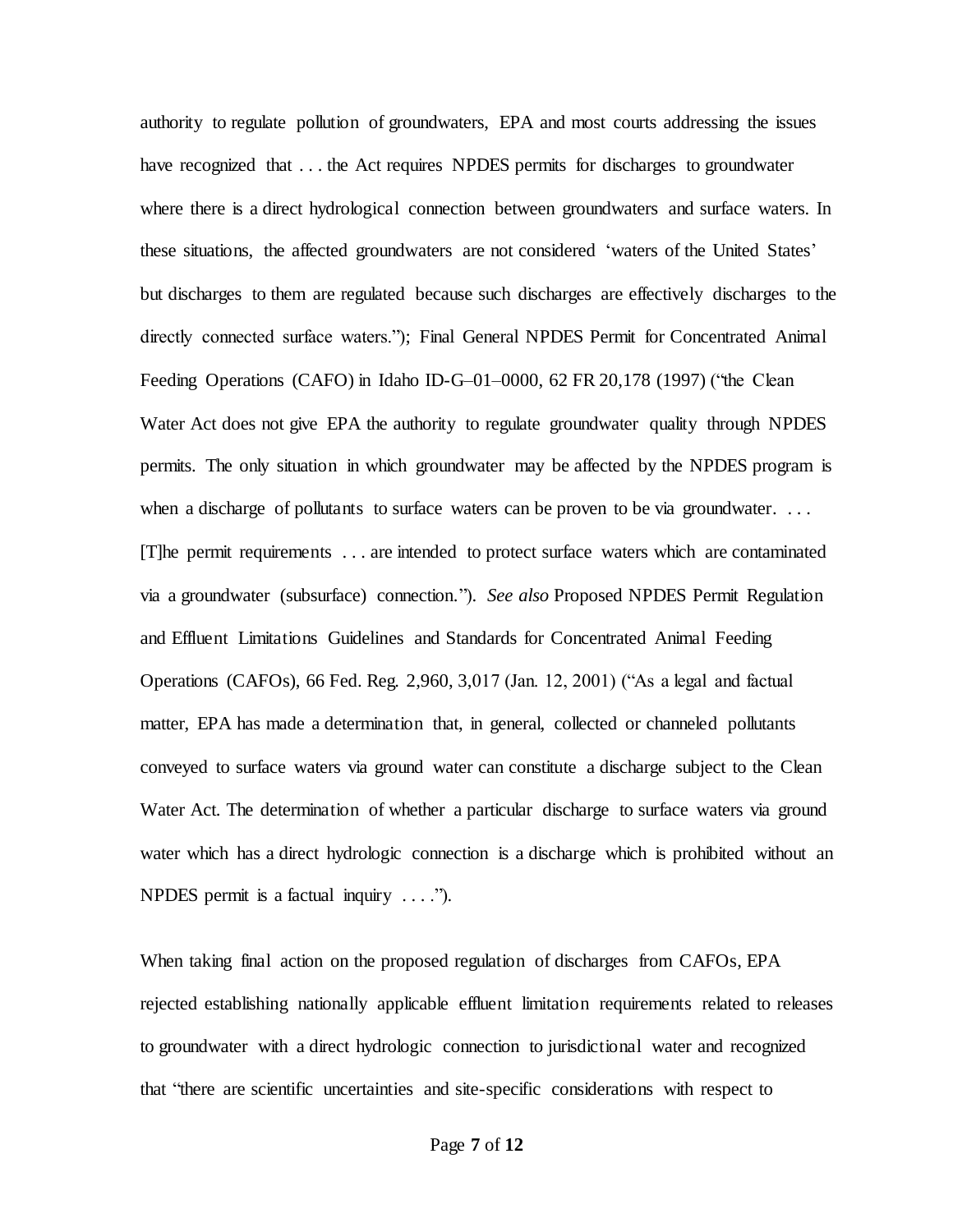regulating discharges to surface water via groundwater with a direct hydrologic connection to surface water [and] conflicting legal precedents on this issue." Final NPDES Permit Regulation and Effluent Limitation Guidelines and Standards for Concentrated Animal Feeding Operations, 68 Fed. Reg. 7,175, 7,216 (Feb. 12, 2003). EPA stated in the preamble to the final rule, in the context of ensuring proper closure of CAFOs, that the permitting authority may impose special permit terms and conditions addressing such circumstances on a case-by-case basis as appropriate. 68 Fed. Reg. at 7,229. The Agency further noted that "[n]othing in this rule shall be construed to expand, diminish, or otherwise affect the jurisdiction of the Clean Water Act over discharges to surface water via groundwater that has a direct hydrologic connection to surface water." *Id.* at 7,216-17.

In CWA citizen suits against regulated entities, courts have faced the question of whether regulation under the CWA of point source discharges of pollutants includes regulation of releases to groundwater with a direct hydrologic connection to jurisdictional surface waters. Some courts have determined that the statute does not explicitly answer this question, while others have held that the statute does not extend to releases to groundwater. Other courts have interpreted the CWA as covering not only discharges of pollutants to navigable waters, but also releases of pollutants that travel from a point source to navigable waters over the surface of the ground. *E.g.*, *Sierra Club v. Abston Constr. Co.*, 620 F.2d 41, 44-45 (5th Cir. 1980). As one court noted, "the inclusion of groundwater with a hydrological connection to surface waters has troubled courts and generated a torrent of conflicting commentary. " *Potter v. ASARCO*, Civ. No. S:56-cv-555, slip op. at 19 (D. Neb. Mar. 3, 1998).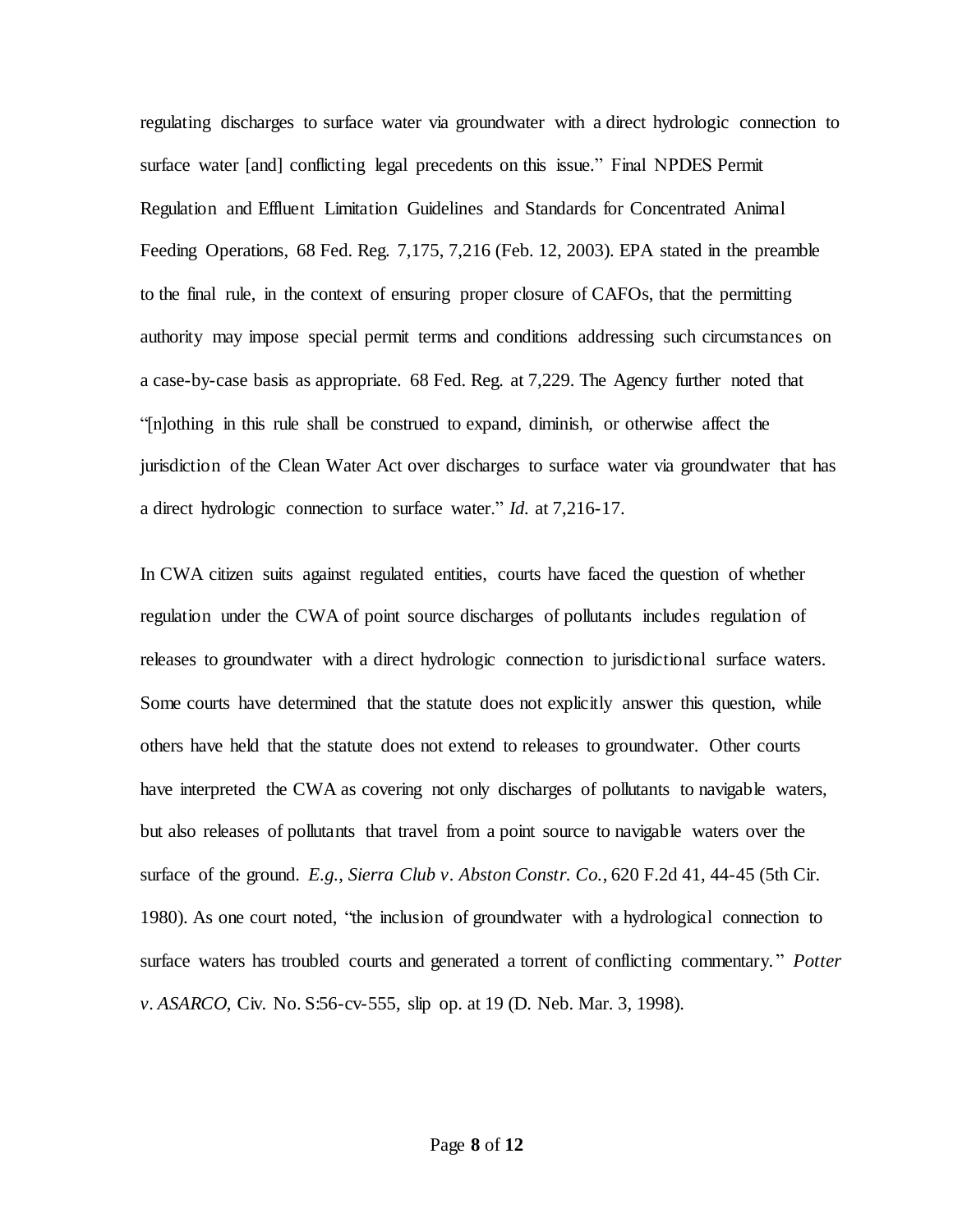Certain courts have concluded that a hydrological connection between groundwater and surface waters is insufficient to justify CWA regulation. In *Village of Oconomowoc Lake v. Dayton Hudson Corporation*, the Seventh Circuit concluded that "[n]either the Clean Water Act nor the EPA's definition [of waters of the United States] asserts authority over ground waters, just because these may be hydrologically connected with surface waters." 24 F.3d 962, 965 (7th Cir. 1994), *cert. denied*, 513 U.S. 930 (1994). The court cited EPA's statement in the preamble to the 1990 Final NPDES Permit Application Regulations for Storm Water Discharges noting the potential for a hydrologic connection between groundwater and jurisdictional surface water, but concluded that the reference was "collateral" and "not a satisfactory substitute for focused attention in rulemaking or adjudication." *Id*. at 966. In *Rice v. Harken Exploration Co.*, the Fifth Circuit held that "a generalized assertion that covered surface waters will eventually be affected by remote, gradual, natural seepage from the contaminated groundwater" was outside the scope of the Oil Pollution Act in order "to respect Congress's decision to leave the regulation of groundwater to the States." 250 F.3d 264, 272 (5th Cir. 2001). In *Cape Fear River Watch v. Duke Energy Progress*, the district court held that "Congress did not intend for the CWA to extend federal regulatory authority over groundwater, regardless of whether that groundwater is eventually or somehow 'hydrologically connected' to navigable surface waters." 25 F. Supp. 3d 798, 810 (E.D.N.C. 2014).

A number of other district courts have taken the view that Congress intended to regulate the release of pollutants that reach waters of the United States, whether the pollutants reach the surface water directly, or through groundwater with a direct hydrologic connection. *E.g.*, *Idaho Rural Council v. Bosma*, 143 F. Supp. 2d 1169, 1179-80 (D. Idaho 2001). Because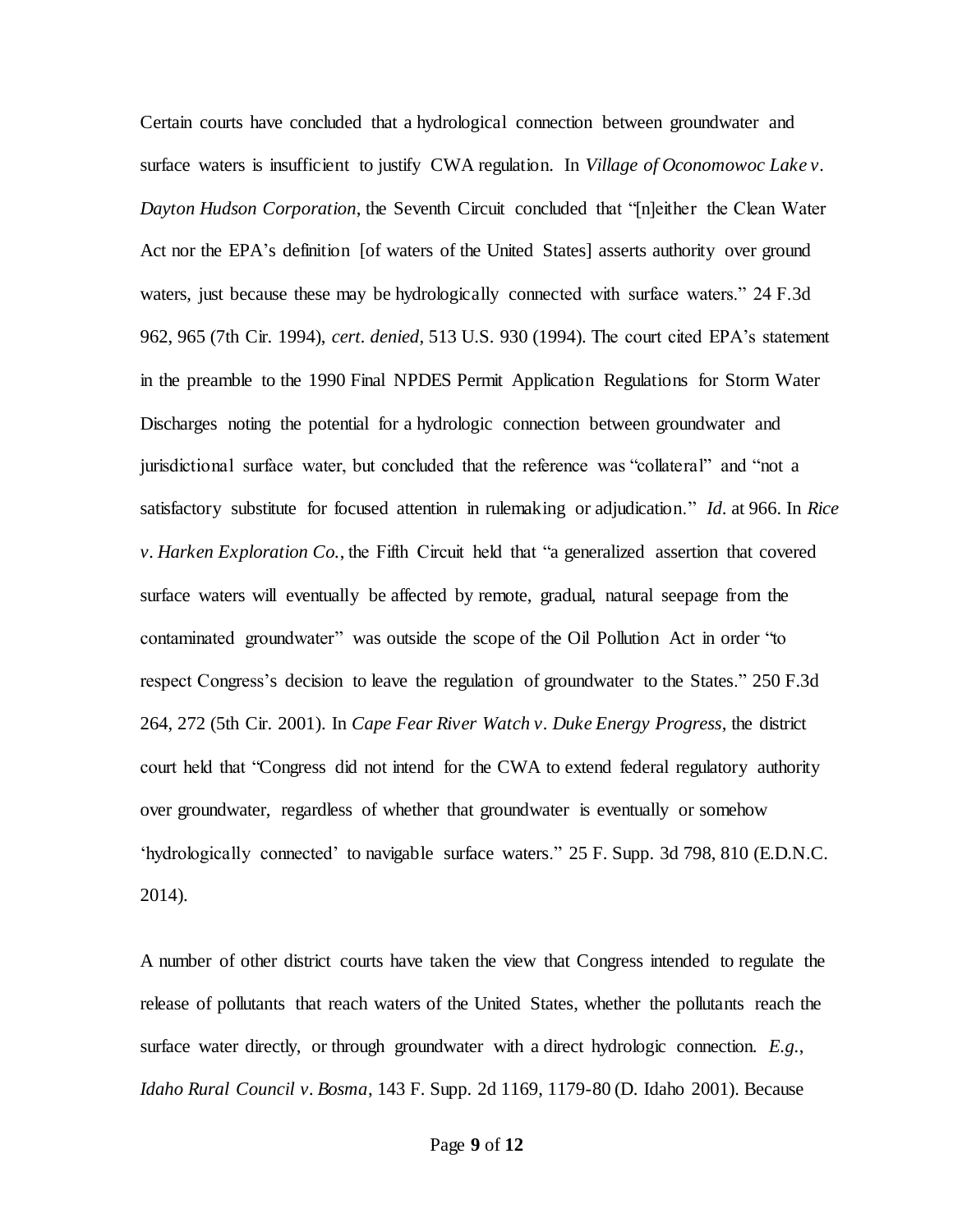these courts interpreted the term "discharge of a pollutant" to cover discharges that reach jurisdictional water over the ground and through other means, they concluded that exempting discharges through groundwater could lead to confusion and unintended results. One court noted that "it would hardly make sense for the CWA to encompass a polluter who discharges pollutants via a pipe running from the factory directly to the riverbank, but not a polluter who dumps the same pollutants into a man-made settling basin some distance short of the river and then allows the pollutants to seep into the river via the groundwater." *N. Cal. River Watch v. Mercer Fraser Co.*, No. 04-4620, 2005 WL 2122052, at \*2 (N.D. Cal. Sept. 1, 2005). And the Ninth Circuit recently held that a point source discharge to groundwater of "more than [a] de minimis" amount of pollutants that is "fairly traceable from the point source ... such that the discharge is the functional equivalent of a discharge into a navigable water" is regulated under the Act. *Haw. Wildlife Fund v. Cty. of Maui*, No. 15-17447, slip. op. at 19 (9th Cir. Feb. 1, 2018).

#### C. Direct Hydrologic Connection

In addition to the mixed case law on whether certain releases of pollutants to groundwater are within the jurisdictional reach of the CWA, ascertaining whether there is a direct hydrologic connection such that a particular release to groundwater could be considered a "discharge of a pollutant" to a "water of the United States" and therefore subject to the CWA has been characterized previously by EPA as a fact-specific determination. *See* 66 Fed. Reg. at 3,017. EPA has stated that relevant evidence includes the time it takes for a pollutant to move to surface waters, the distance it travels, and its traceability to the point source. *Id.* These factors are affected by other site specific factors, such as geology, flow, and slope. *Id.*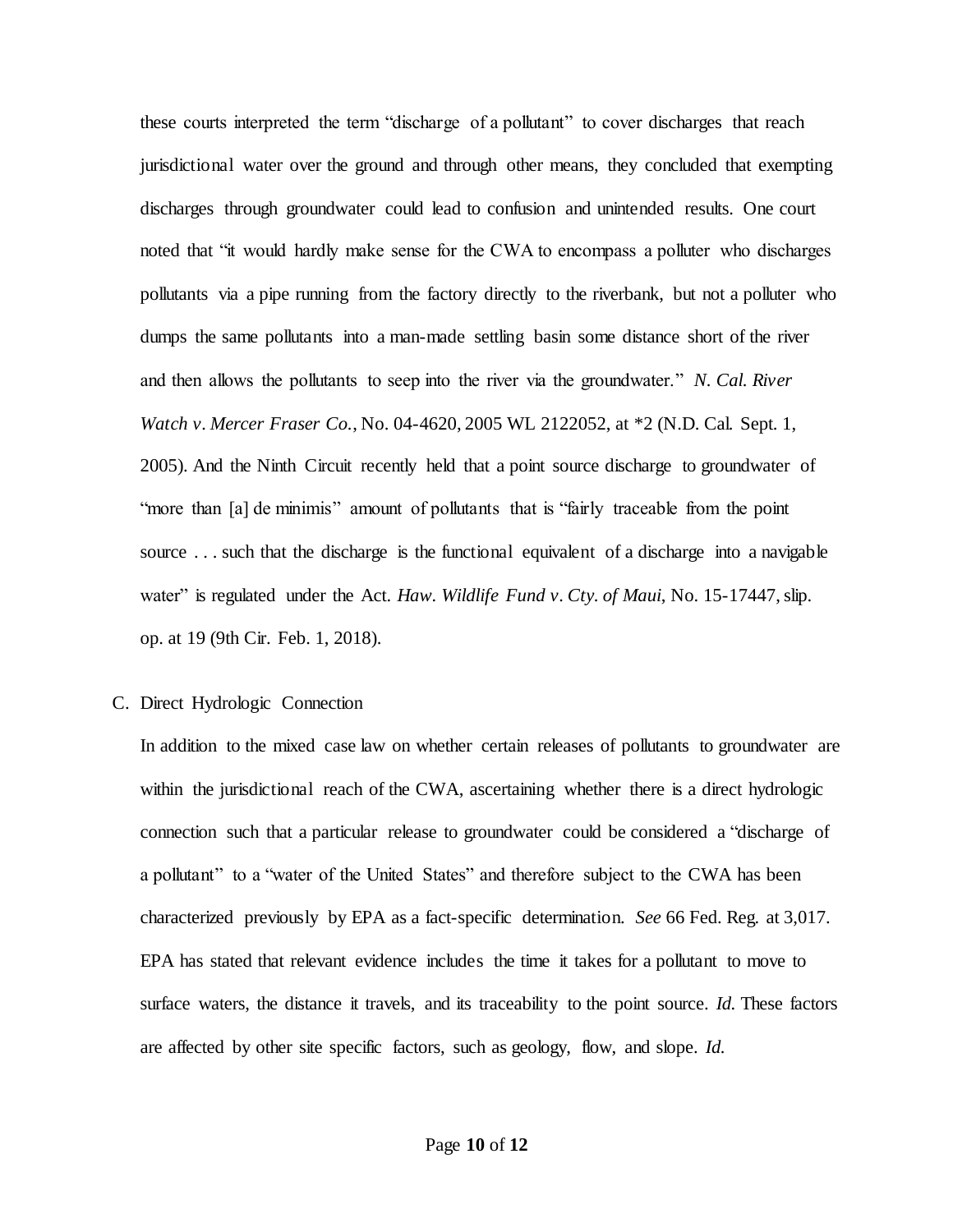#### **III. Request for Comment**

EPA is requesting comment from tribes, states, members of the public, and other interested stakeholders regarding whether EPA should review and potentially revise its previous statements concerning the applicability of the CWA NPDES permit program to pollutant discharges from point sources that reach jurisdictional surface waters via groundwater or other subsurface flow that has a direct hydrologic connection to a jurisdictional surface water. Specifically, EPA seeks comment on whether subjecting such releases to CWA permitting is consistent with the text, structure, and purposes of the CWA. If EPA has the authority to permit such releases, EPA seeks comment on whether those releases would be better addressed through other federal authorities as opposed to the NPDES permit program. Furthermore, EPA seeks comment on whether some or all such releases are addressed adequately through existing state statutory or regulatory programs or through other existing federal regulations and permit programs, such as, for example, state programs that implement EPA's underground injection control regulations promulgated pursuant to the Safe Drinking Water Act.